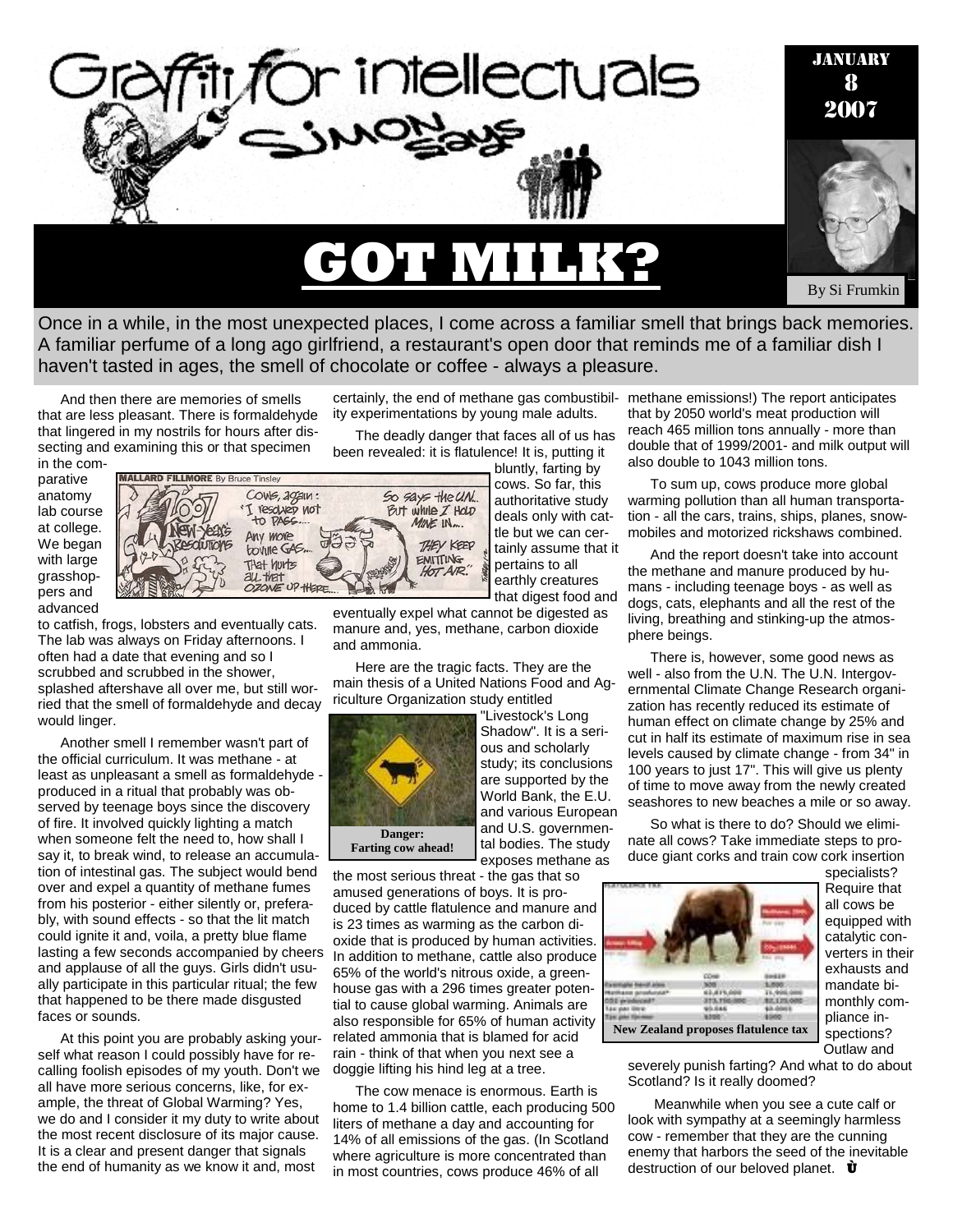## **Will Russia's Anti-Fascists Give in to Extremism?**

By Nickolai Butkevich, Research Director of Union of Councils for Jews in Former Soviet Union

Russians are <sup>often accused of being politically apathetic. Confronted with the almost Brezhnevian political conformity and media self-censorship</sup> of the Putin era, most Russians have reacted with a shrug, seemingly content that at least the chaos and privations of the 1990s have been put firmly behind them.

The big exception to this rule is within segments of the country's youth culture, which are dominated by both left wing and nationalist extremists, ranging from the National Bolsheviks to neo-Nazi skinheads.

Both extremes seem to be growing in membership and political clout, witness the unconscionable inclusion of the National Bolsheviks in the "Other Russia" coalition and the growing flirtation between certain State Duma deputies and neo-Nazi groups. But there is a healthier reaction afoot as well--Russia's small but growing anti-fascist movement, which draws most of

its strength from its youth activists.

Unfortunately, the anti-fascist movement is increasingly under attack by neo-Nazis, who have escalated their campaign of mur-



ders and assaults this year in an organized effort to squash the only segment of Russian society that actively opposes their plans to create a "Russia for the ethnic Russians." Several recent reports illustrate the extent of the problem.

A November 30, 2006 posting on the Russian human rights web site hro.org revealed that three suspects in the April 16, 2006 killing of Moscow anti-fascist activist Aleksandr Ryukhin were being charged solely with "hooliganism" rather than murder or extremist activity.

The latter charge seems particularly germane to the case, since a search of the suspects' apartments reportedly uncovered nationalist literature and leaflets as well as video recordings of attacks on other victims. The suspects are reportedly linked to neo-Nazi

groups, the best known of which is the Slavic Union (or SS in Russian).

Six youths stabbed Mr. Ryukhin and his friend, who managed to escape. The remain-

ing suspects are on the wanted list and investigators have indicated that they at least may be charged with murder, if, that is, they are ever caught. A posting on the antifa.ru web site lists the name, photo, and last known address of one of the suspects, along with a phone number to call with tips about his whereabouts.

On December 1, 2006

the hro.org web site posted an interview with the mother of Timur Kacharava, a St. Petersburg anti-fascist musician and activist who was murdered in 2005. To the credit of local police, seven suspects have been detained in connection with the case. However, Irina Kacharava claims that the official version that her son was killed "as a result of hooliganistic actions" both defames her son by implying

that he was a common street brawler who got what was coming to him, and plays down the planned nature of the killing. Mr. Kacharava--a vegetarian and a pacifist- -was killed after distributing food to homeless people, activity that would hardly be of interest to a "typical hooligan." He had been attacked on the metro before, and later on the

street by youths who asked him, "What do you think, is it good to be an anti-fascist?" as they beat him.

A November 27, 2006 article in the national daily Moskovsky Komsomolets accused Moscow police of covering up a November 18 brawl between neo-Nazis and antifascists. The incident took place at the Baumanskaya metro station and reportedly involved around 200 people, dozens of whom were injured. Several arrests were made of both sides.

On December 3 around 30 neo-Nazis attacked a dozen anti-fascists in St. Petersburg, according to a December 5, 2006 report by

the Sova Information-Analytical Center. Screaming "Russia, forward!" the neo-Nazis sprung upon their targets from an ambush near an anti-war protest. On December 10, around two dozen skinheads screaming "Russia forward!" and "Anti anti-fa!" attacked seven more Petersburg anti-fascists shortly after they fed homeless people.

This problem is not confined to Moscow and St. Petersburg. Similar attacks have taken place this year in in Lipetsk, Ryazan, Syktyvkar, Oryol, and Vladivostok.

Disgracefully, the Russian government has largely ignored this issue. Several attacks remain unsolved and top officials seem reluctant to condemn them. This may have something to do with the fact that many anti-



fascists embrace a brand of far-left politics that are extremely critical of the Kremlin. In addition, elements within the movement are explicitly violent, justifying fighting back by arguing that the government is not doing enough to repress neo-Nazi violence.

This is not, I'm afraid, a specious argument. If law enforcement officials continue to play down reports of neo-Nazi violence while the government caters to nationalists by banning foreigners from trading in markets or launching hysterical PR campaigns and police sweeps against ethnic Georgians, the counter-reaction from anti-fascists and many other victims of nationalist violence will only grow fiercer. Russia can ill afford to lose these politically active and mostly wellintentioned youths to the temptations of extremism. ¥

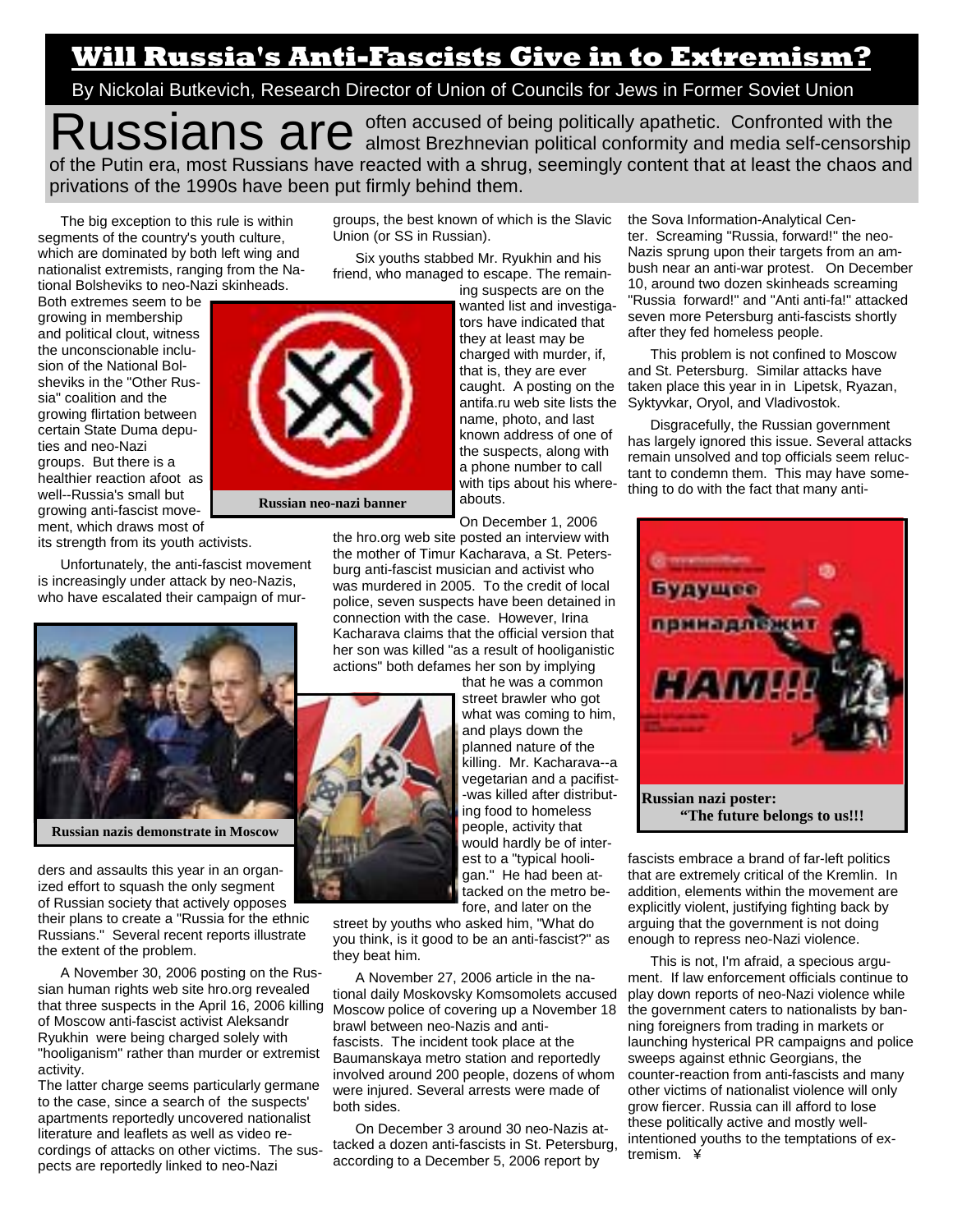## **MIDEAST RULES TO LIVE BY**

## **Thomas L. Friedman, New York Times, December 19, 2006**

For a long time, I let my hopes for a decent outcome in Iraq triumph over what I had learned<br>For a long reporting from Lebanon during its civil war. Those hopes vanished last summer. So, I'd like to offer President Bush my updated rules of Middle East reporting, which also apply to diplomacy, in hopes they'll help him figure out what to do next in Iraq.

Rule 1: What people tell you in private in the Middle East is irrelevant. All that matters is what they will defend in public in their own language. Anything said to you in English, in private, doesn't count. In Washington, officials lie in public and tell the truth off the record. In the Mideast, officials say what they really believe in public and tell you what you want to hear in private.

Rule 2: Any reporter or U. S. Army officer wanting to serve in Iraq should have to take a test, consisting of one question: "Do you think the shortest distance between two points is a straight line?" If you answer yes, you can't go to Iraq. You can serve in

Japan, Korea or Germany — not Iraq.

Rule 3: If you can't explain something to Middle Easterners with a conspiracy theory, then don't try to explain it at all — they won't



believe it. Rule 4: In the Middle East, never take a concession, except out of the mouth of the person doing the conceding. If I had a dollar for every time someone agreed to recognize Israel on behalf of

could paper my walls.

Rule 5: Never lead your story out of Lebanon, Gaza or Iraq with a cease-fire; it will always be over before the next morning's paper.

Rule 6: In the Middle East, the extremists go all the way, and the moderates tend to just go away.

Rule 7: The most oft-used expression by moderate Arab pols is: "We were just about to stand up to the bad guys when you stupid Americans did that stupid thing. Had you stu-



stood up, but now it's too late. It's all your fault for being so stupid."

Rule 8: Civil wars in the Arab world are rarely about ideas like liberalism vs. communism. They are about which tribe gets to rule. So, yes, Iraq is having a civil war as we once did. But there is no Abe Lincoln in this war. It's the South vs. the South.

Rule 9: In Middle East tribal politics there is rarely a happy medium. When one side is weak, it will tell you, "I'm weak, how can I com-

promise?" And when it's strong, it will tell you, "I'm strong, why should I compromise?"

Rule 10: Mideast civil wars end in one of three ways: a) like the U.S. civil war, with one side vanquishing the other; b) like the Cyprus civil war, with a hard partition and a wall dividing the parties; or c) like the Lebanon civil war, with a soft partition under an iron fist (Syria) that keeps everyone in line. Saddam used to be the iron fist in Iraq. Now it is us. If we don't want to play that role, Iraq's civil war will end with A or B.



Rule 11: The most underestimated emotion in Arab politics is humiliation. The Israeli-Arab conflict, for instance, is not just about borders. Israel's mere existence is a daily humiliation to Muslims, who can't understand how, if they have the superior religion, Israel can be so powerful. Al Jazeera's editor, Ahmed Sheikh, said it best when he recently told

pid Americans not done that the Swiss weekly Die Weltwoche: "It gnaws at stupid thing, we would have the people in the Middle East that such a small country as Israel, with only about seven million inhabitants, can defeat the Arab nation with its 350 million. That hurts our collective



ego. The Palestinian problem is in the genes of every Arab. The West's problem is that it does not understand this."

Rule 12: Thus, the Israelis will always win, and the Palestini-

ans will always make sure they never enjoy it. Everything else is just commentary.

Rule 13: Our first priority is democracy, but the Arabs' first priority is "justice." The

oft-warring Arab tribes are all wounded souls, who really have



been hurt by colonial powers, by Jewish settlements on Palestinian land, by Arab kings and dictators, and, most of all, by each other in endless tribal wars. For Iraq's long-abused Shiite majority, democracy is first and foremost a vehicle to get justice. Ditto the Kurds. For the minority Sunnis, democracy in Iraq is a vehicle of injustice. For us, democracy is all about protecting minority rights. For them, democracy is first about consolidating majority rights and getting justice.

Rule 14: The Lebanese historian Kamal Salibi had it right: "Great powers should never get involved in the politics of small tribes."

Rule 15: Whether it is Arab-Israeli peace or democracy in Iraq, you can't want it more than they do.  $Ω$